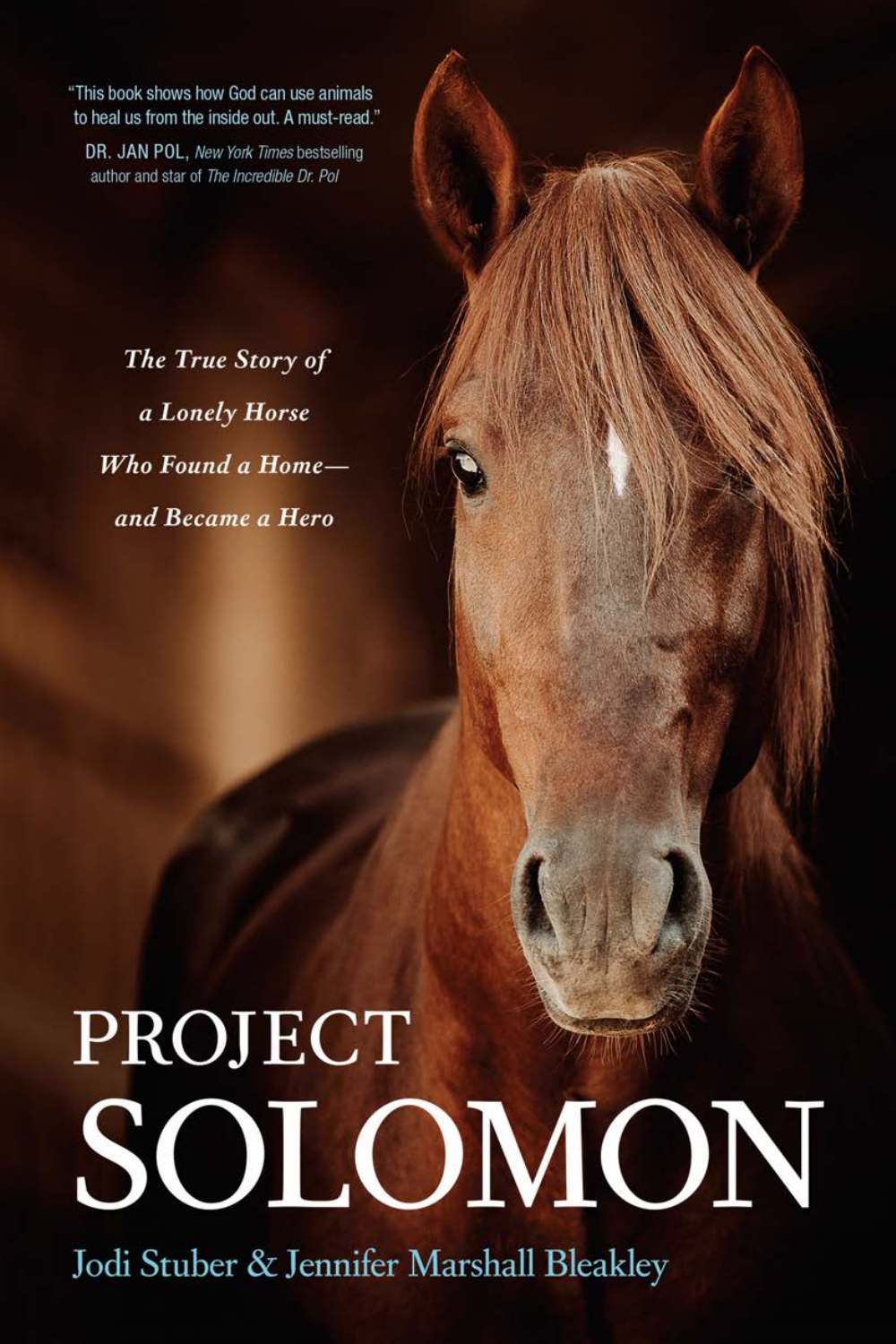# **PROJECT SOLOMON**

*The True Story of a Lonely Horse Who Found a Home and Became a Hero*



A Tyndale nonfiction imprint

Jodi Stuber & Jennifer Marshall Bleakley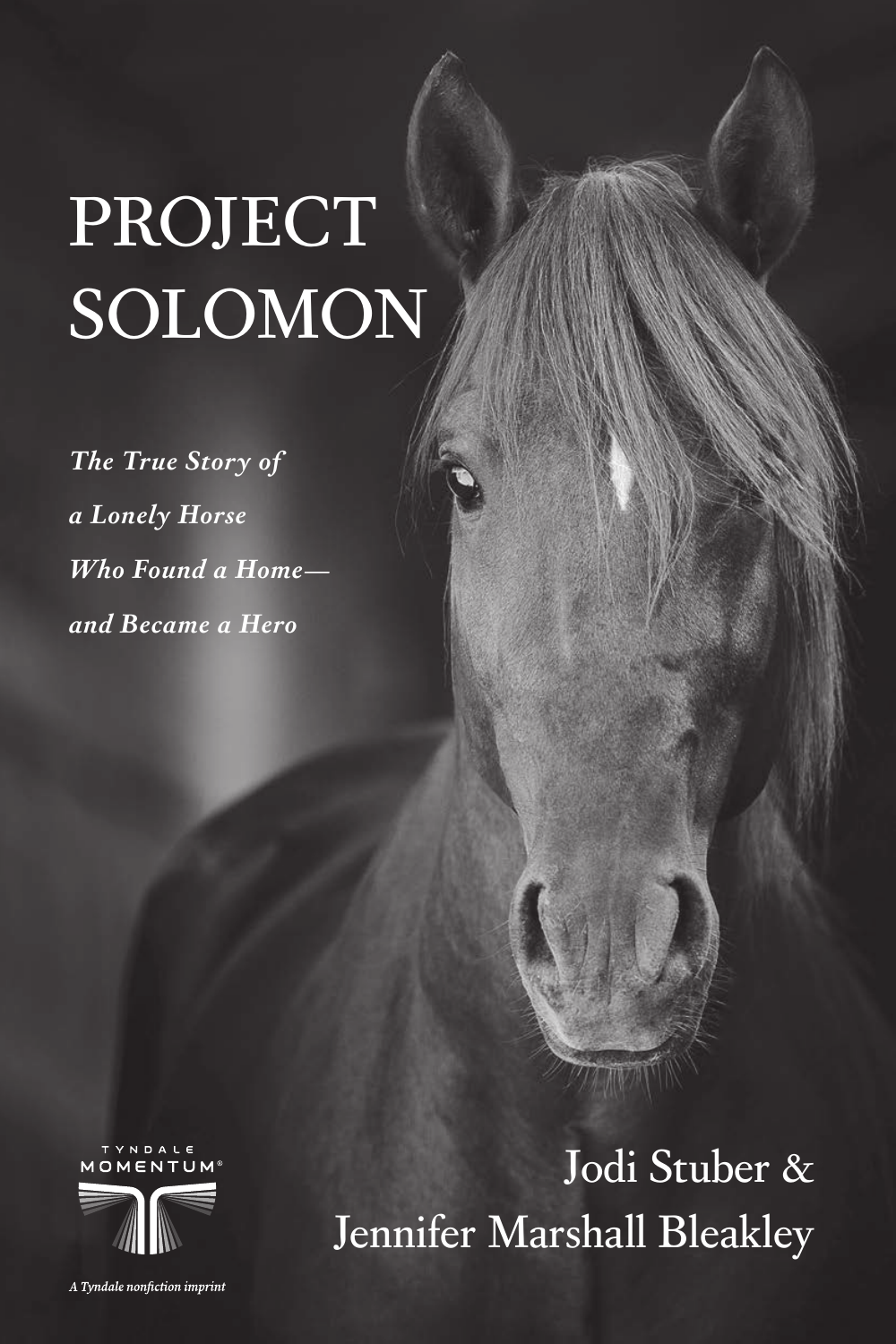Visit Tyndale online at tyndale.com.

Visit Tyndale Momentum online at tyndalemomentum.com.

*Tyndale*, Tyndale's quill logo, *Tyndale Momentum*, and the Tyndale Momentum logo are registered trademarks of Tyndale House Ministries. Tyndale Momentum is a nonfiction imprint of Tyndale House Publishers, Carol Stream, Illinois.

*Project Solomon: The True Story of a Lonely Horse Who Found a Home—and Became a Hero*

Copyright © 2022 by Jodi Stuber and Jennifer Marshall Bleakley. All rights reserved.

Cover photograph of horse copyright © Fabienne Gassmann/500px/Getty. All rights reserved. Back cover and interior images are the property of their respective copyright holders and used with permission. Fence © Ruslan Gi/Shutterstock; horses © by Martin Eltzroth; HopeWell Ranch images © by Amanda Shaffer; wood panel © rawpixel; horseshoe © Emilio100/Shutterstock; wood texture © Lifestyle Graphic/Shutterstock; all other images from the personal collection of the author.

Author photo of Jodi Stuber by Amanda Shaffer, copyright © 2021. All rights reserved.

Author photo of Jennifer Bleakley by Greenflash Productions Photography, copyright © 2019. All rights reserved.

Designed by Julie Chen

Edited by Bonne Steffen

Published in association with Jessica Kirkland and the literary agency at Kirkland Media Management, LLC.

Unless otherwise indicated, all Scripture quotations are taken from the *Holy Bible*, New Living Translation, copyright © 1996, 2004, 2015 by Tyndale House Foundation. Used by permission of Tyndale House Publishers, Carol Stream, Illinois 60188. All rights reserved.

Scripture quotations marked NIV are taken from the Holy Bible, *New International Version*, ® *NIV*. ® Copyright © 1973, 1978, 1984, 2011 by Biblica, Inc.® Used by permission. All rights reserved worldwide.

For information about special discounts for bulk purchases, please contact Tyndale House Publishers at csresponse@tyndale.com, or call 1-855-277-9400.

#### **Library of Congress Cataloging-in-Publication Data**

A catalog record for this book is available from the Library of Congress.

ISBN 978-1-4964-6309-8 (HC) ISBN 978-1-4964-5531-4 (SC)

Printed in the United States of America

28 27 26 25 24 23 22 7 6 5 4 3 2 1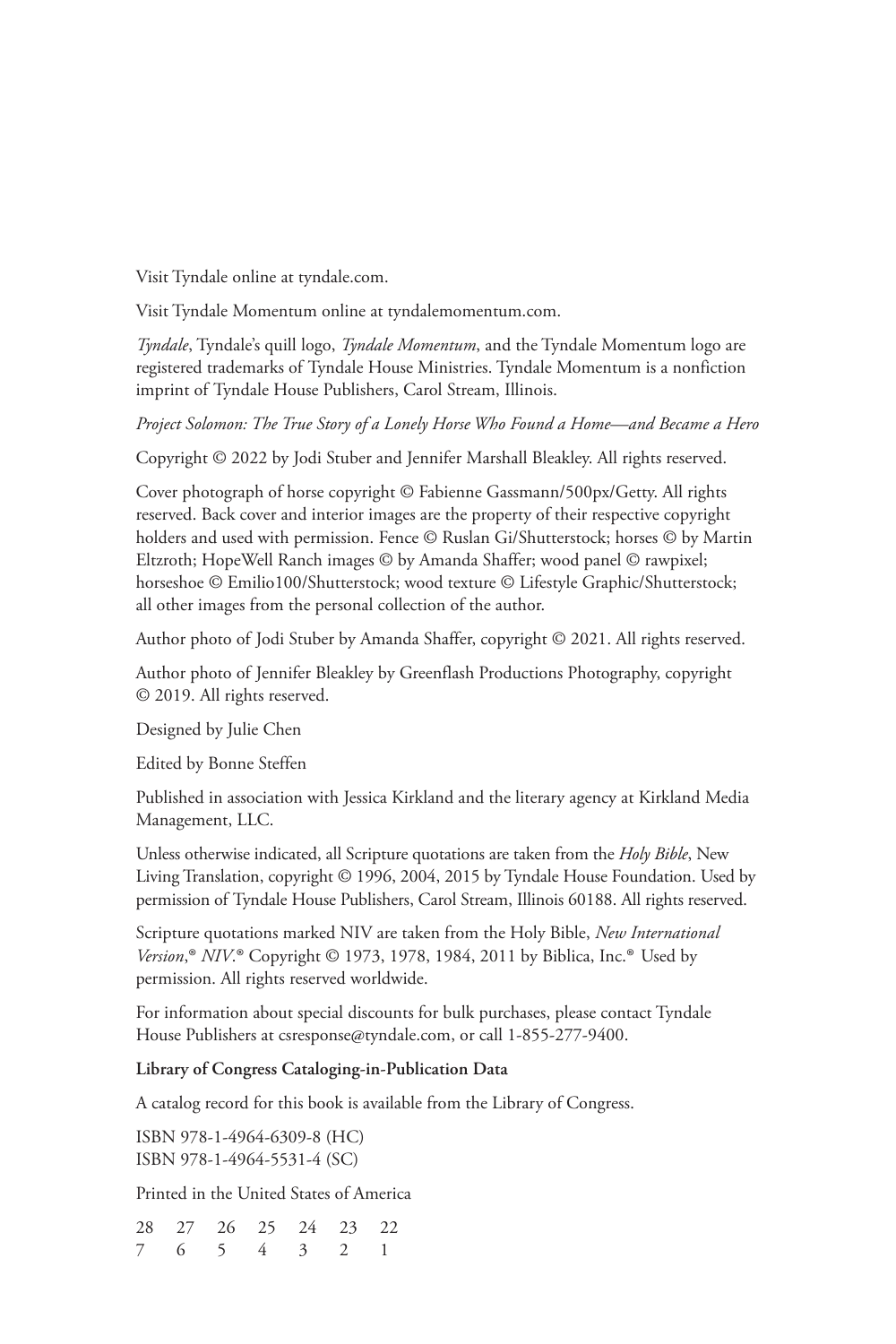#### *To the loves of my life: Ty, Jessica, Richard, and Hope* JODI STUBER

*For Darrell, Andrew, and Ella* Jennifer Marshall Bleakley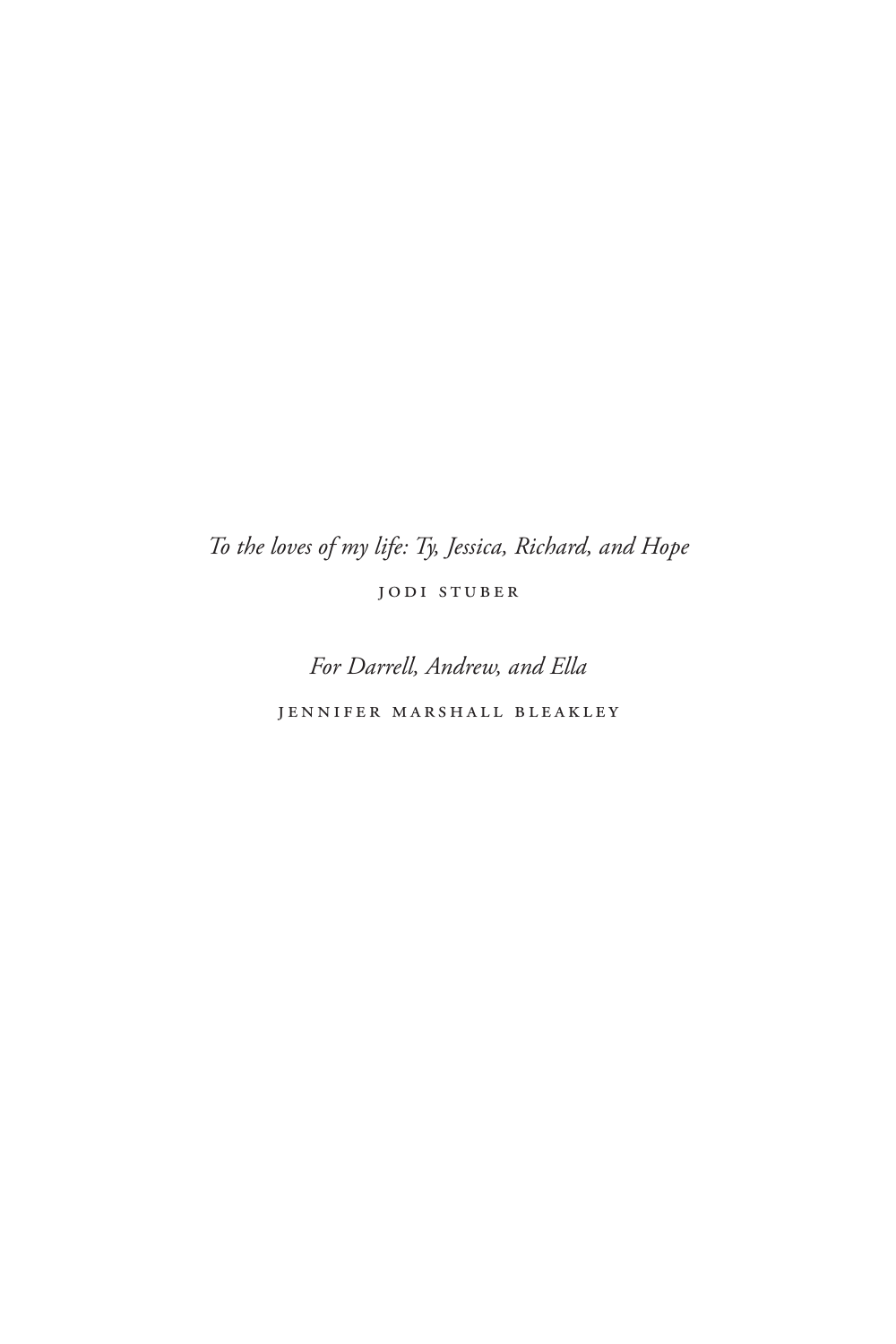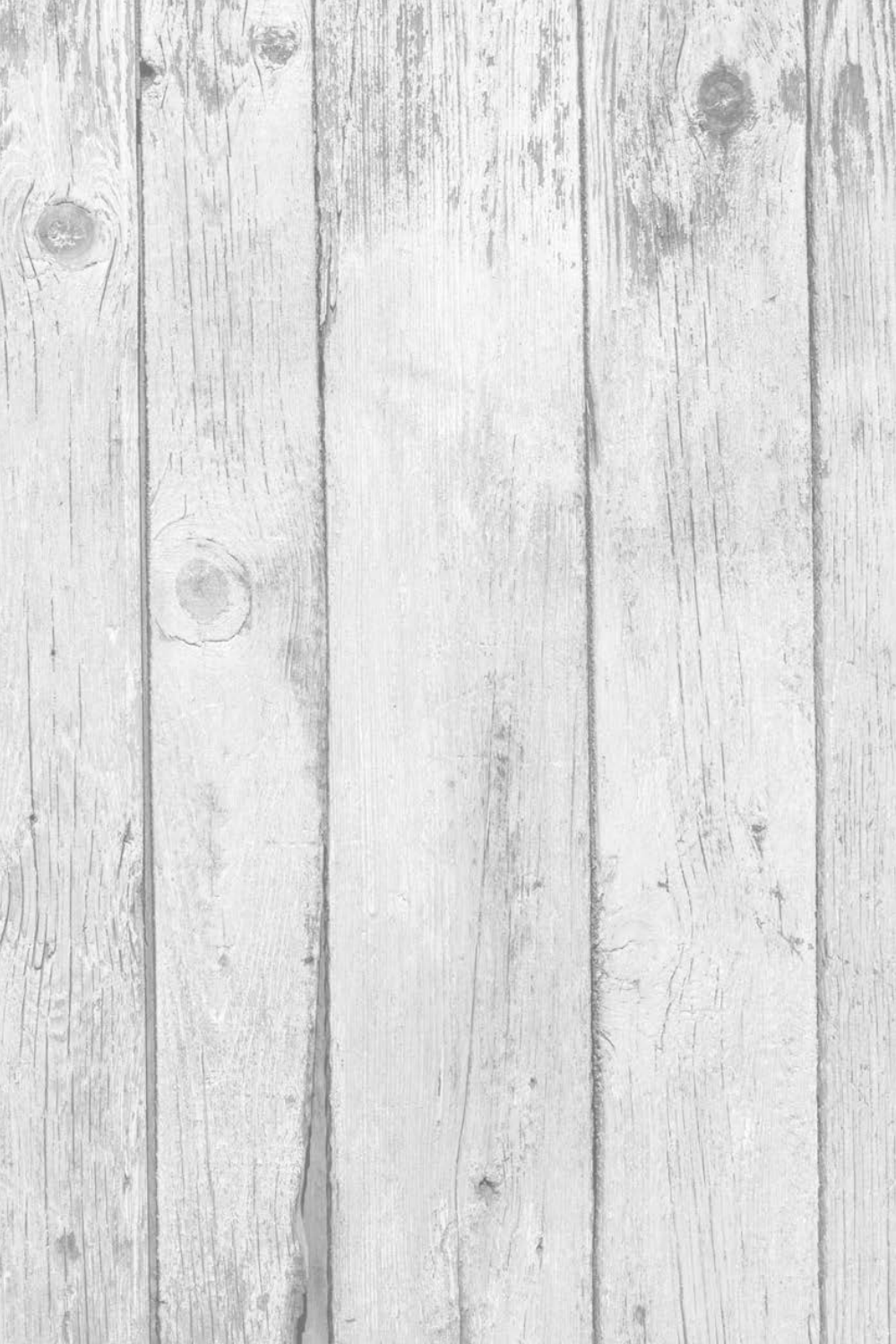### Before You Begin

ALL THE EVENTS IN THIS BOOK are drawn from real life. In order to protect the privacy of the children and veterans who are part of the HopeWell community, certain characters' names and details have been changed, and a few are composites of different individuals' experiences. Some events and timelines have been compressed for brevity and to tell a more cohesive story.

As I write this, several of the animals mentioned in the book still reside at HopeWell, where they continue to play an active role in HopeWell's mission of creating an environment where children and adults—including veterans, current military service men and women, and their families—can experience love, hope, redemption, and the power of finding purpose, even in the midst of pain.

*Jennifer Marshall Bleakley*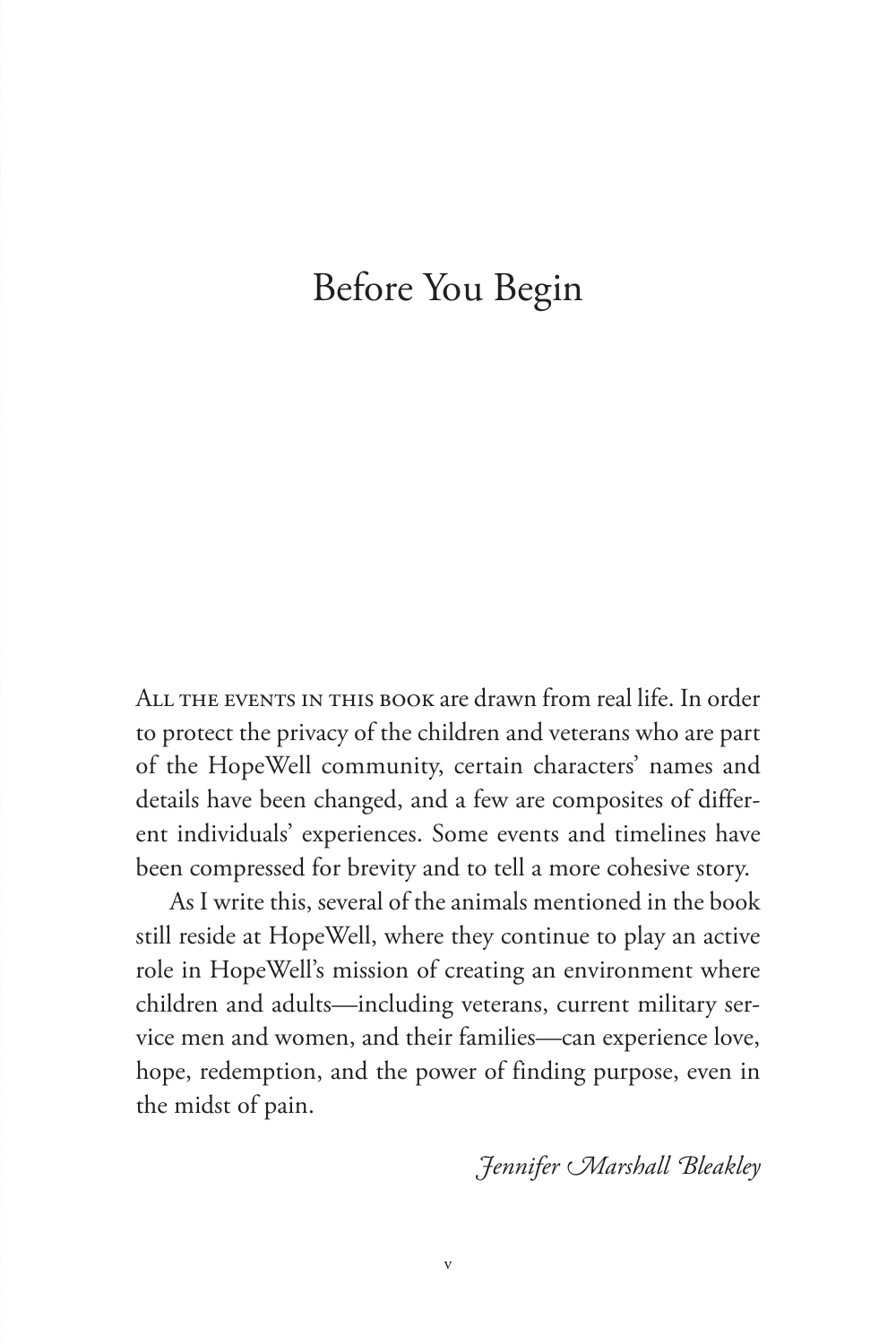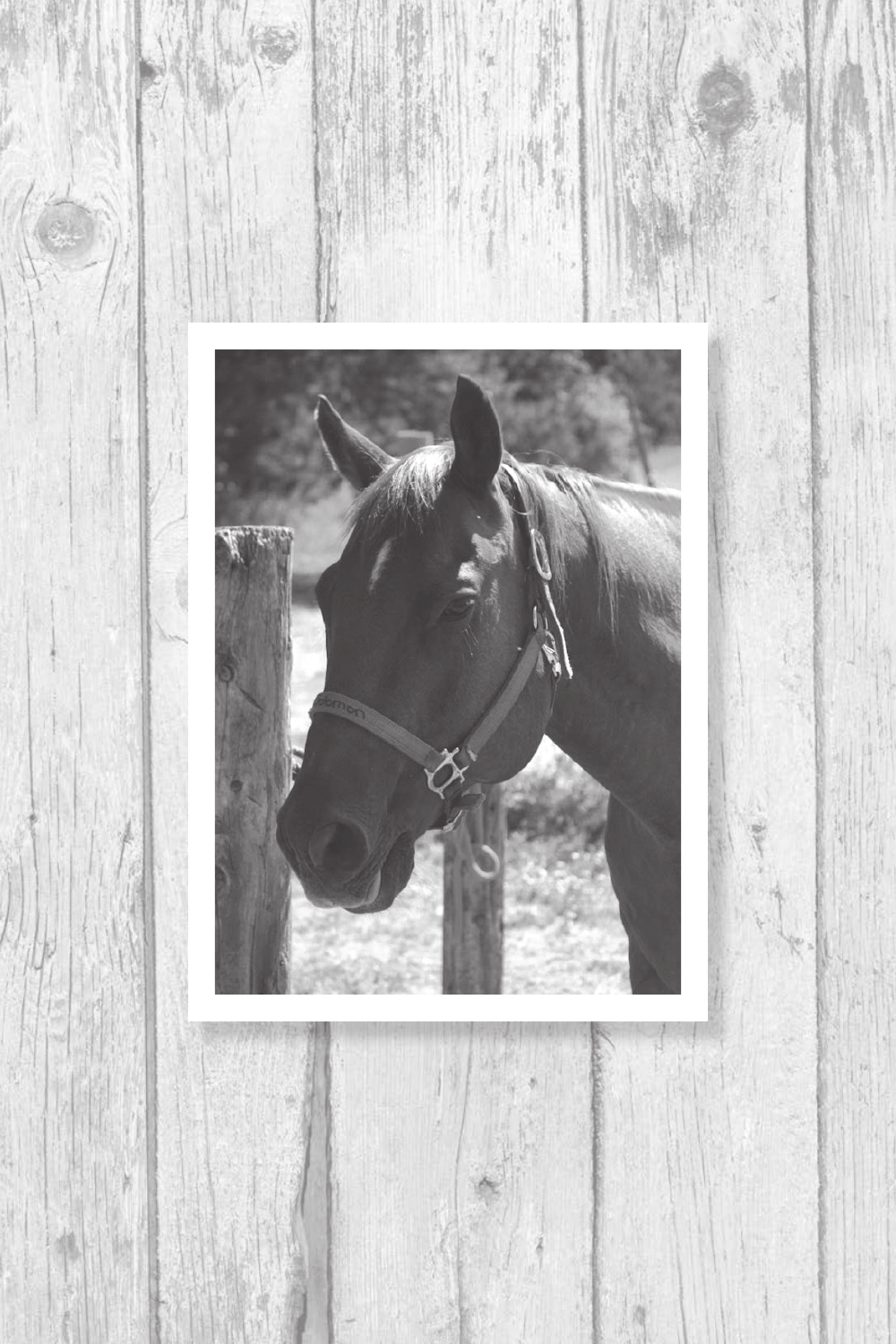## Prologue

JODI'S FOREARMS ACHED as she pounded the posthole digger into the ground. Chunks of soil gave way as she repeatedly twisted the metal blades against the hardened earth. Satisfied with the depth, she heaved a wooden post into place. *Did that make six or seven?* She had lost count. Using her foot, she pushed the mound of dirt back in the hole.

Empty. Refill. Empty. Refill. *If only the human spirit could be refilled as easily as a hole in* 

*the ground*. She tamped the soil around the post until it felt secure. Satisfied with her work, Jodi counted off another ten feet and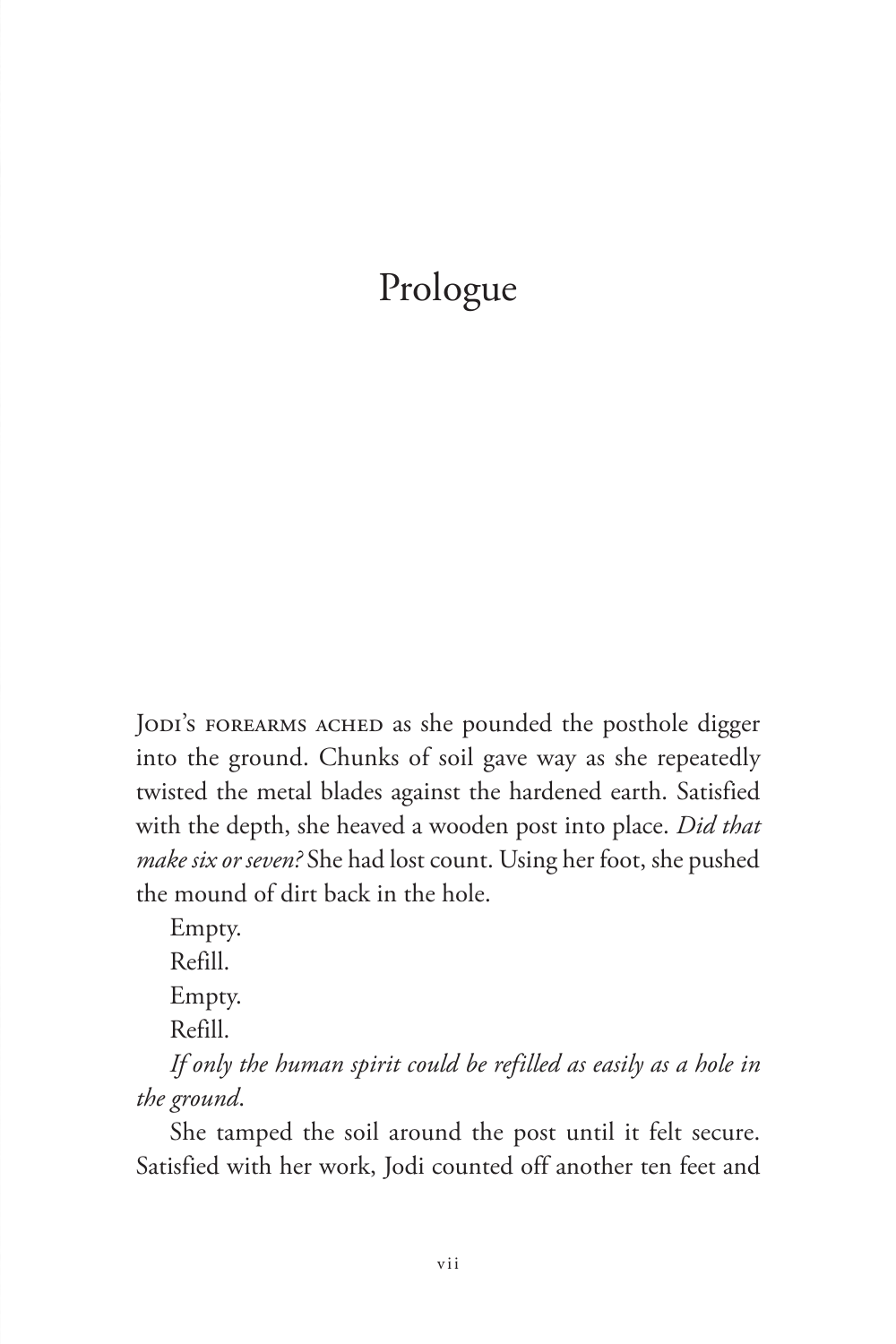started the process again. Her hands began to cramp. But she wouldn't stop. She couldn't. The physical pain throbbing in her arms offered a welcome, albeit temporary, reprieve from the searing pain in her heart.

Jodi thrust the heavy digger against the ground. Small rocks and dried grass went flying. She pushed a strand of blonde hair out of her face, leaving a streak of dirt behind. Stopping for a moment, she pulled off her gloves, gathered her hair, and forced the wayward wisps back into a ponytail. She cast a glance at the line of posts dotting the untamed landscape.

Had it only been three years since they bought the land? It felt like a lifetime.

Once a thriving farm, the unused land had been overrun with vegetation. Tall grass now swayed in the slight breeze. Vines hung like curtains over abandoned machinery. And large logs lay scattered across the acreage—the rotting wood providing refuge and nourishment to colonies of insects.

Returning to her work, she jammed the metal blade in the hole and hit a large rock. The jolt of pain that radiated up her arm brought everything to a halt.

*What am I doing? It's Memorial Day weekend! I should be barbecuing with Ty and the kids.* 

The fence had seemed like a good idea in the middle of the night. Actually, it had felt less like an idea and more like a command. Maybe even a calling?

The noonday sun seemed even hotter than usual, as she began to question her memory of the night before—as well as her sanity.

*Maybe I really am losing it. They say grief can do that to a person.*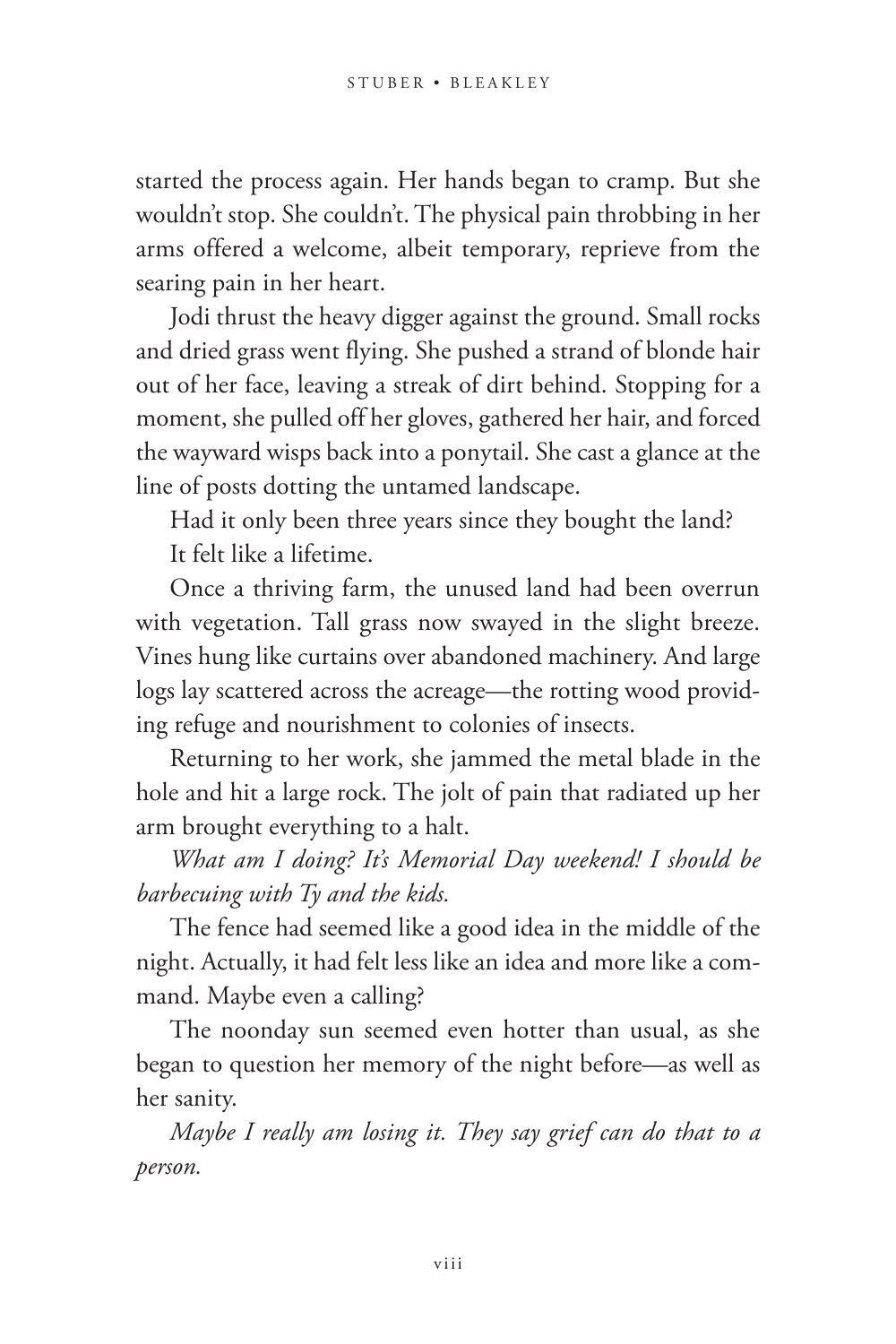Moving past her moment of doubt, Jodi kept going. She kept digging and planting fence posts and refilling holes and tamping the earth.

Even though they didn't need a fence.

She had no horses. No cattle. Not even a garden.

But something was driving her forward. A yearning like she had never known kept her arms moving, even as her muscles protested. A promise— whispered to her hurting soul in the middle of the night—kept her mind focused on one thing, and one thing alone: *Build a fence*.

This yearning—this calling—felt bigger than her grief.

Bigger than a dream.

As the sun began its descent toward the treetops, Jodi finally leaned on the posthole digger and looked at what she had accomplished.

Wooden posts stood in formation—guardians of an overgrown field.

Jodi arched her back. Every muscle ached, but her muscles had nothing to do with the sudden quiver radiating through her heart.

"I can see it," she whispered in elated disbelief. Tears made muddy streaks down her cheeks. "I can see it . . ."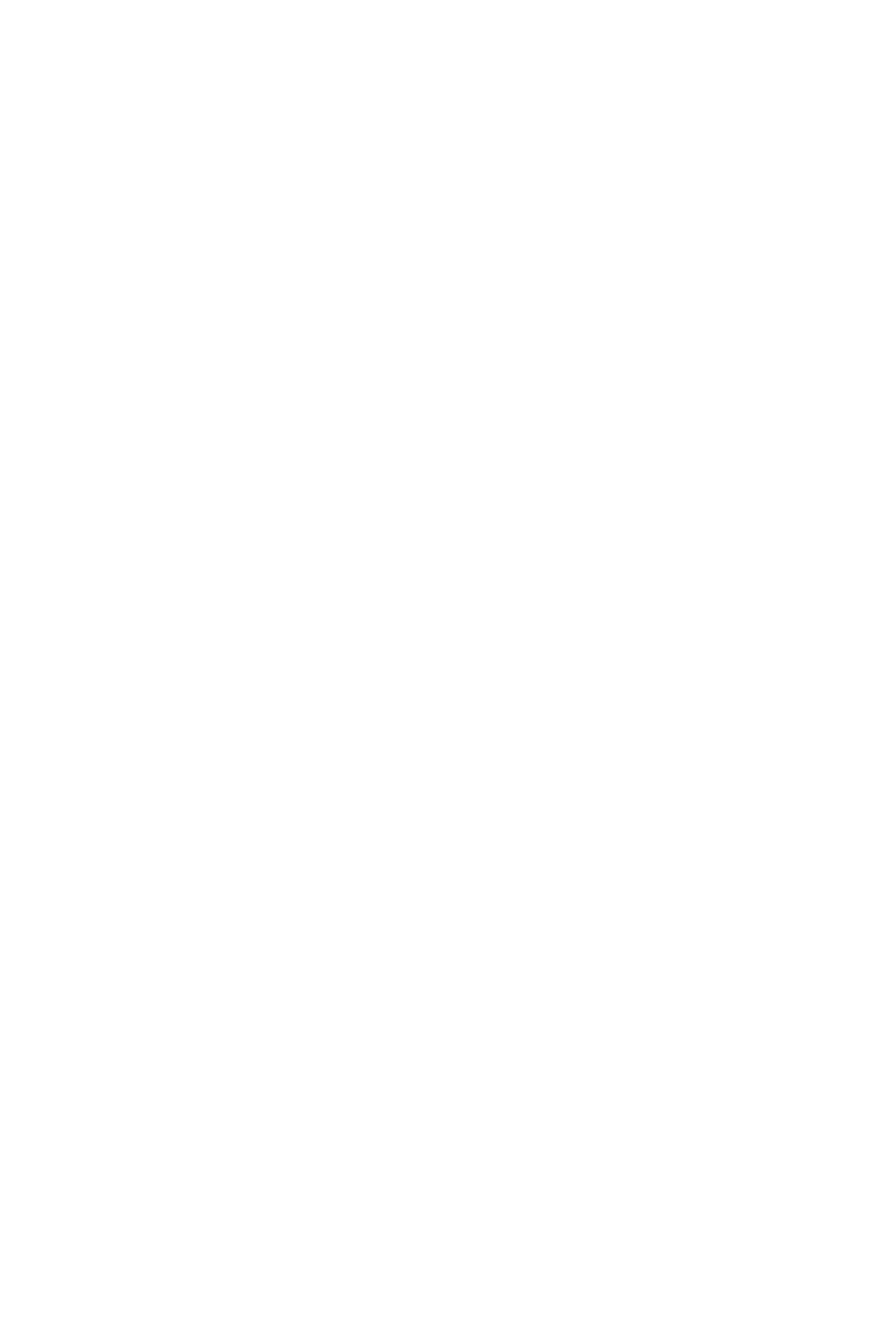1

#### Four years later

JODI REACHED ACROSS THE PASSENGER SEAT of her van, fumbling for the scrap of paper with the directions she had written down. "There you are!" She held the paper against the steering wheel and tried to decipher her scribbles. She had been so distracted the day Ken called that she had hurriedly jotted down the basic information before rushing back to her four-page to-do list. Now she wished she had spent a few extra seconds writing legibly.

The afternoon sun in her eyes made it difficult to read the street signs. She drove past one, then slowed down at the next.

"I think this is the right road," she mumbled, turning off the two-lane highway onto a dirt road.

She glanced again at the last line of directions: *Last house. Past open field. Dead end.*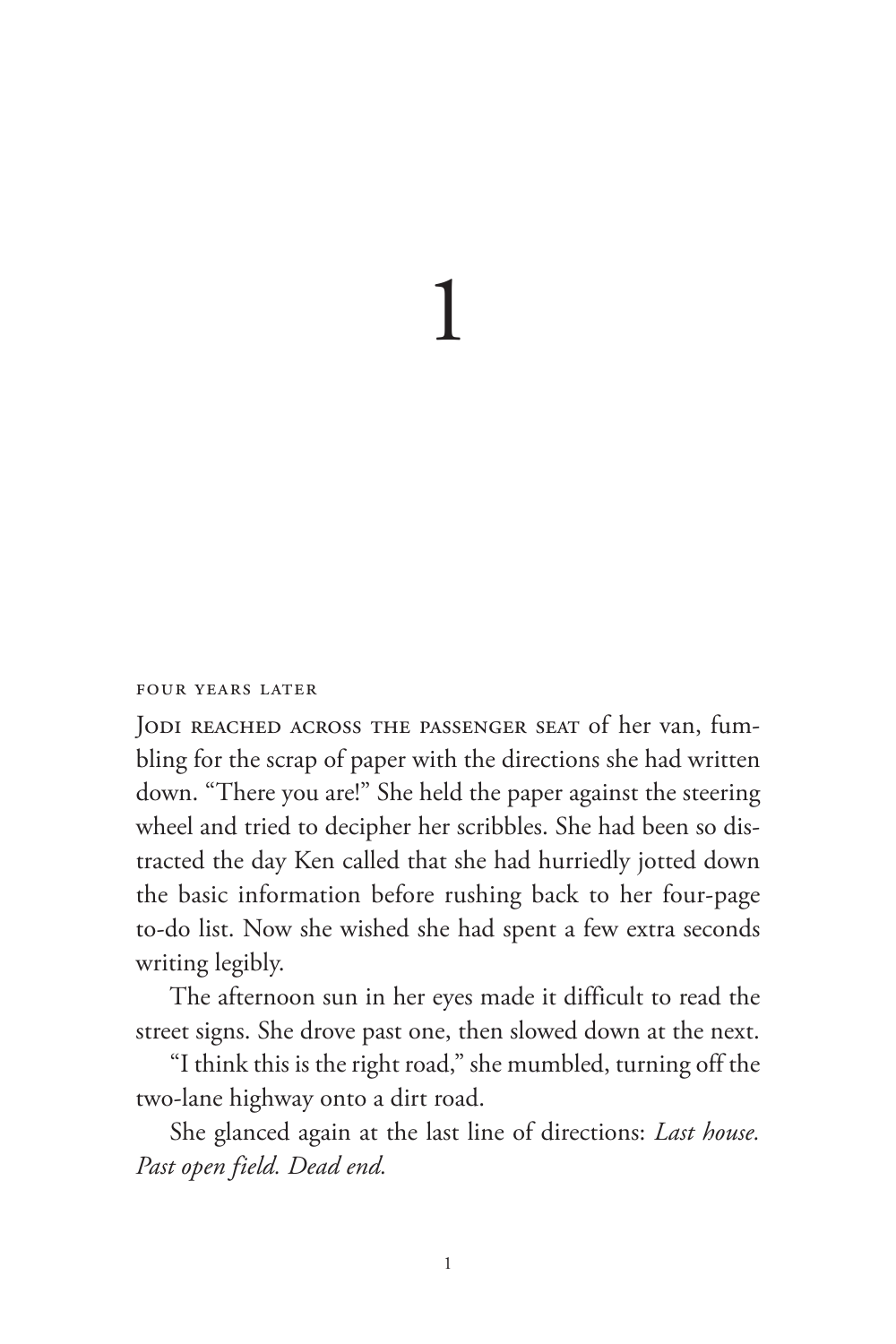A Road Ends sign a few feet ahead boosted her confidence as she continued down the narrow road, made even narrower by the closely placed trees and thick underbrush. There was barely enough room for her vehicle to pass.

She glanced out at a white farmhouse, almost hidden behind a curtain of evergreens. A gust of wind snatched and swirled some leaves in front of her like tiny colorful kites freed from their strings. The orange, red, and yellow leaves swooped and fluttered in the wind. Clouds were billowing to the north.

*I'm glad I grabbed a coat before I left.* Since she had lived in Michigan her entire life, she knew the unseasonably warm temperatures they were experiencing in mid-October would not last much longer. The wind and gathering clouds hinted at colder weather.

Jodi came upon a field overrun with at least a dozen giant rolls of hay. That must be the field. She stopped the van for a moment.

"And that's *a lot* of hay," she marveled out loud, gratitude warming her heart. "That will last quite a while."

With eight horses, one donkey, and four goats needing to be fed twice a day, she was in constant need of hay and money to buy it. Then it hit her. *How are we going to get all this back to the ranch?*

"I'll let Ty figure that one out," she chuckled, grateful for a husband who enjoyed a good challenge and didn't shy away from hard work.

Jodi eased off the brake as a driveway came into view at the bottom of a gentle slope. She followed the driveway to a tan ranch-style house surrounded by rolling hills and open fields.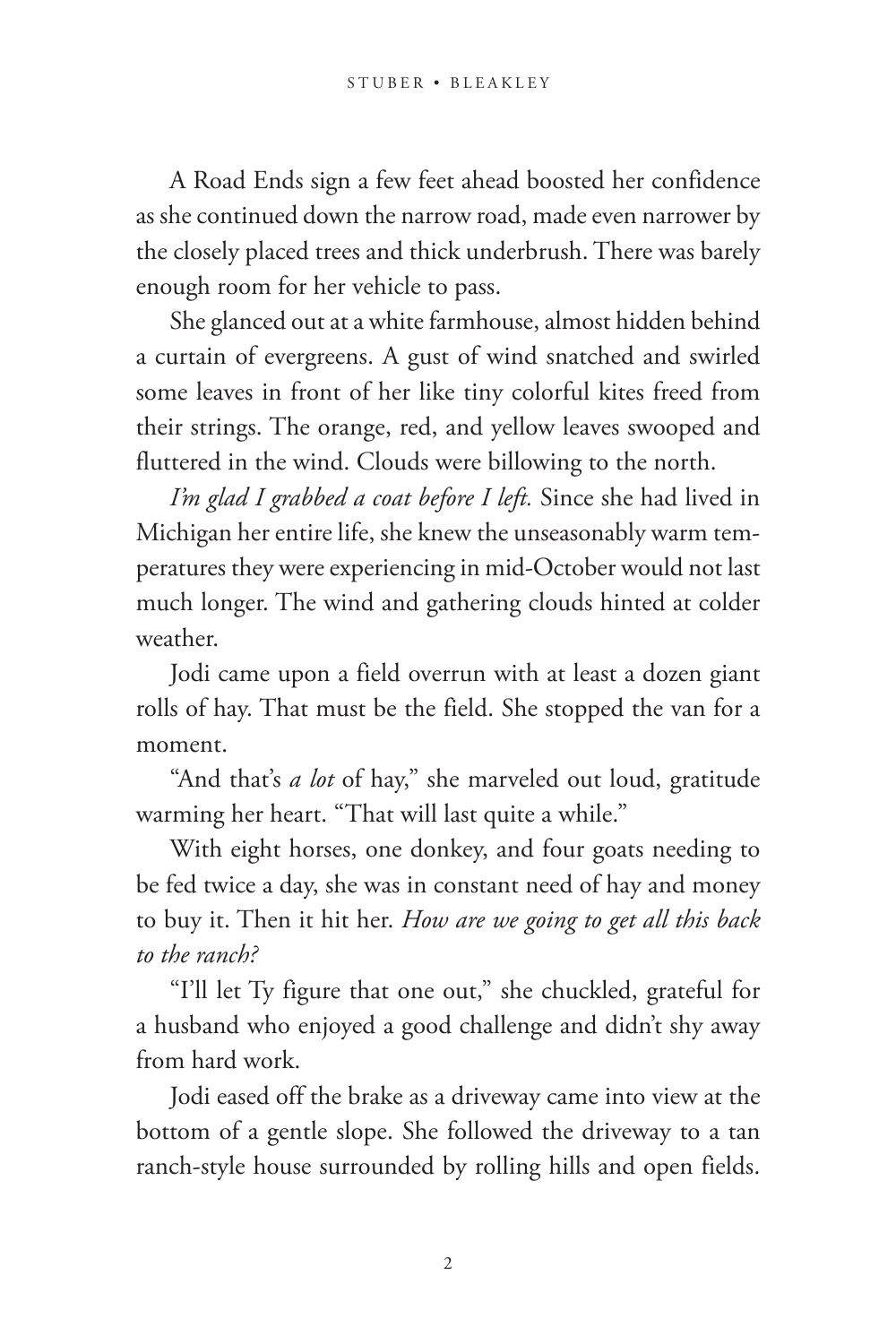As she pulled in behind a large pickup truck, she inhaled deeply, held it for a few seconds, and then slowly exhaled.

It was time to see what was in store for the hay donation. Jodi's heart beat faster. *What if it doesn't work out? What if I can't agree to their conditions? What if it turns out badly?*

What-ifs had plagued Jodi her whole life . . . a default setting she had fought hard to reset.

"And what if it works out just fine, Jodi Stuber?" she said aloud, refusing to allow her fear to get the upper hand. "Stop letting fear lead."

Her pep talk worked—at least for the moment—and her fear began to give way to a hopeful anticipation. It was the same hopeful anticipation she had experienced the week before during the Cowboy Ball—the annual fall fundraiser supporting HopeWell, their therapy ranch. She and Ty had founded the ranch three years ago, a year after Jodi had set up the fence posts. Those four years had flown by, and Jodi knew that not only the clients had benefited from the therapy, but she had too. Still, running the ranch required a lot of funds, and fundraising was Jodi's least favorite part of her job. Yet it was vital to care for the menagerie of animals—horses, donkeys, goats, chickens, ducks, rabbits, and dogs.

Each year, the Cowboy Ball was a lot of fun to put on, but Jodi and her small team of volunteers spent months planning, weeks gathering and packaging donations to auction off, and days decorating the venue to make it happen. This year's was no exception. By the time the actual event rolled around, she was mentally and physically exhausted.

That day, with just two hours left before the guests would arrive, Jodi had run home from the ranch to shower and change.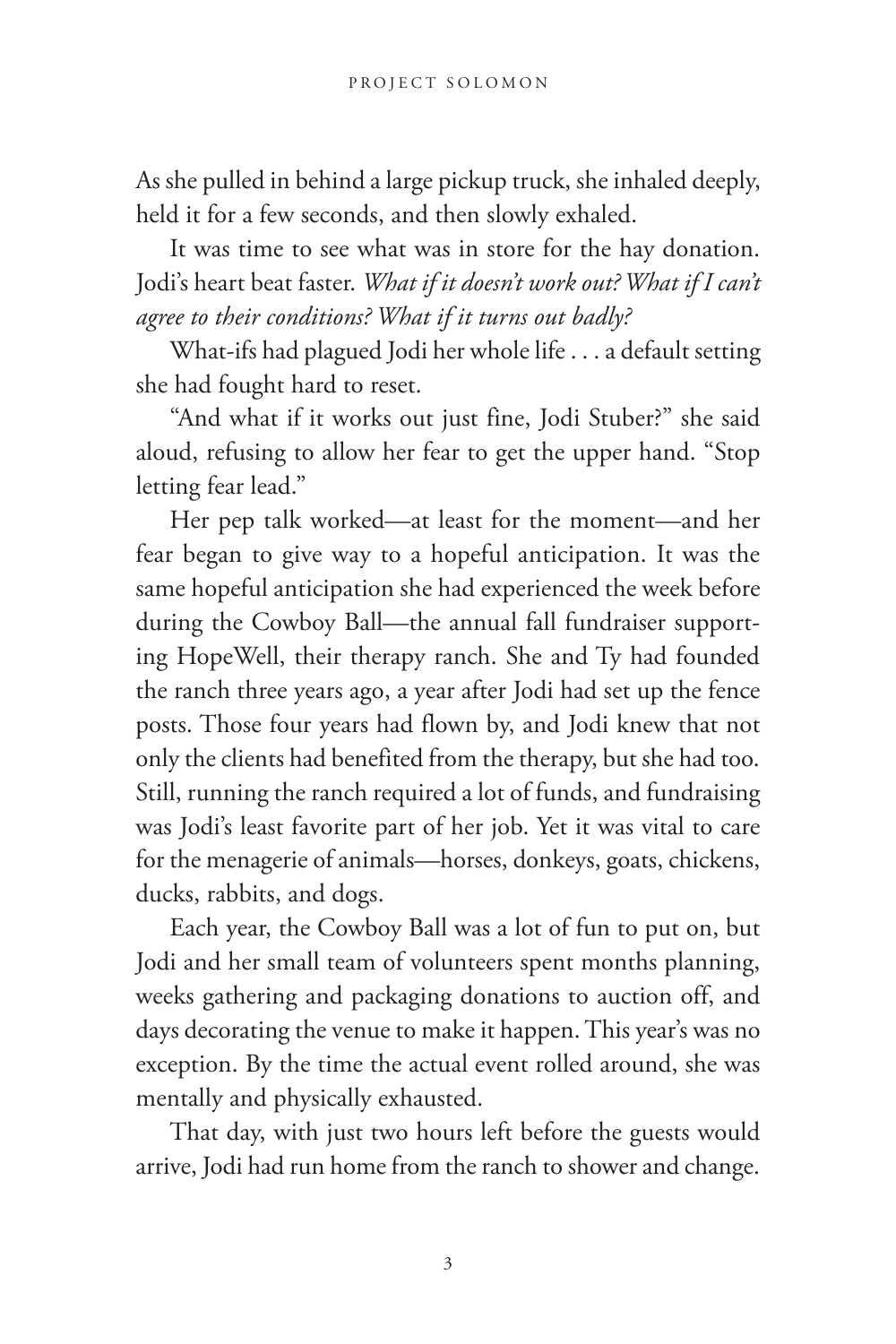Then she had allowed herself ten quiet minutes before heading to the banquet hall. Two minutes into her short respite, her phone rang. Jodi didn't recognize the number and didn't have the energy to answer, so she let the call go to voice mail. "Eight more minutes," she breathed out, sinking into the closest chair.

So much was riding on this event. The fundraiser would make or break their budget for the year. "Please, God, let us meet our goal," she prayed. Her phone chimed a voice mail alert. *What if it's the caterer? Or someone is calling about an emergency? What if there is a water main break or a gas leak in the building? Oh, why didn't I answer!* Jodi lamented, quickly playing back the voice mail.

"Hi, Jodi, my name is Ken Brigham. We have a mutual friend who gave me your number. He's been telling my wife, Sue, and me about the good work you all are doing."

*All is well at the venue.* Jodi's breathing slowed as she listened to the rest of Ken's message.

"Just now on the radio we heard about the fundraiser you're hosting, and Sue and I decided to call to make a donation. And a pretty large one at that. If you'll give me a call back, we'd love to discuss it with you."

Jodi's head spun from the emotional whiplash she had just given herself. A large donation!

"Wow, God, you sure work fast." She laughed, hitting the call back on her phone.

Depending on the amount Ken wanted to give, they might meet their financial goal for the night—even before the event began! Maybe they would far exceed their goal this year. Jodi's cheeks flushed with the thought.

Of course, sometimes people wanted to donate farm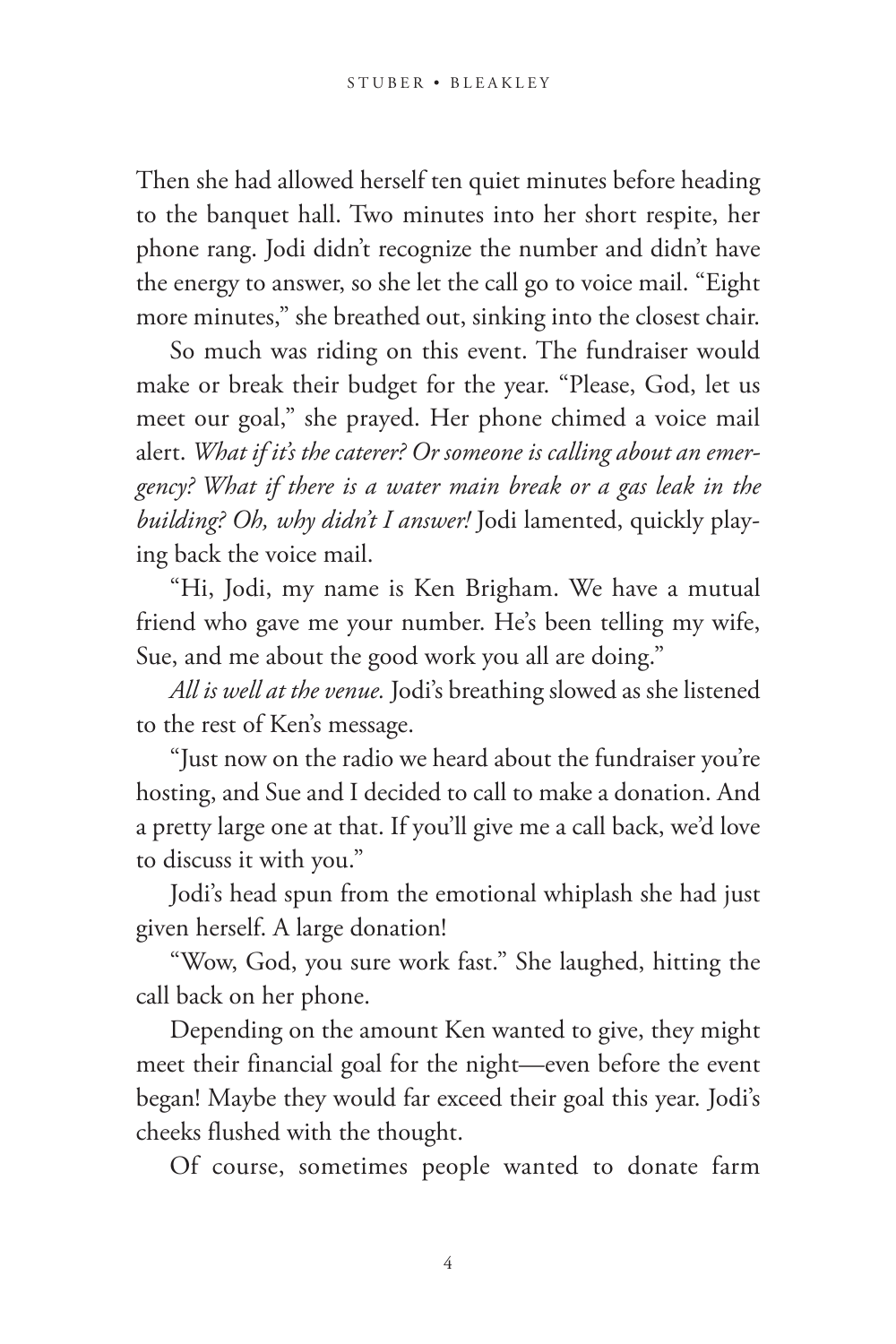equipment or building supplies, which would certainly qualify as a large donation—at least in size. *Is that what he meant?* Jodi fought to keep her voice steady and gracious when Ken answered the phone.

"Well, that was a quick call back," he said, laughing.

Jodi suddenly wished she had played it a little cooler and called him back the next day, but it was too late now. Might as well own her eagerness.

"You certainly know how to get someone to return your call," she joked. "I'm actually on my way to our Cowboy Ball fundraiser now, but I wanted to get back to you before the evening got away from me. Ken, thank you so much for thinking of donating to HopeWell."

"Oh, you betcha," Ken replied. "We've been hearing how you and your horses are helping so many in our community, and we feel like—" there was a slight hesitation before he continued— "well, we feel like we have something that should really belong to you."

Jodi was curious, but also slightly disappointed. She got the distinct feeling Ken was not talking about money. Her dream of being fully funded before the event officially began started to fade. But she quickly shook off the feeling, reminding herself that anyone willing to give anything to HopeWell deserved her gratitude, respect, and attention.

"Well, I am most intrigued," she said, standing to stretch her back.

"We have a lot of hay that we would like for you to have. A dozen large rolls actually. And as an extra bonus—or I guess maybe it's more like a condition," he clarified with a short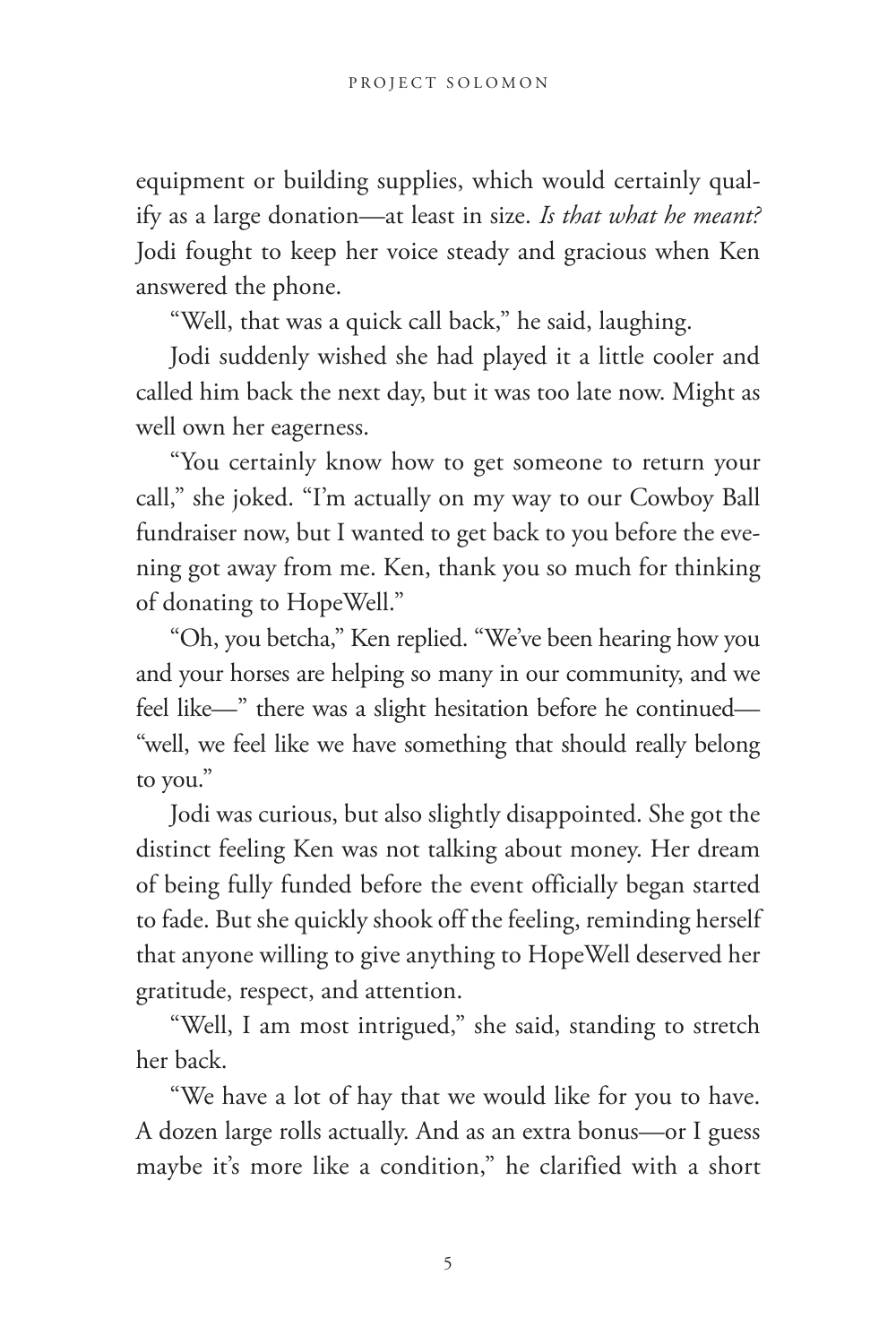chuckle, "the hay comes with a horse! A six- year- old gelding named Harley."

Jodi sank back into her chair. *A horse?* she mouthed.

"Harley is such a good boy and has brought our family nothing but love and joy. And he's a natural with kids. But we just aren't able to give him what he needs anymore. We believe you can. And, well, we'd really like you to meet him and hear our story. And if you agree with us, we'd like him to go to HopeWell."

Jodi walked to the kitchen sink and looked out the window toward the horses grazing in the field. She hadn't planned on adding another horse to their herd. Eight really did seem like enough. In fact, when it came to the budget, eight often felt like too many. But something in Ken's voice made her consider his offer. And the man certainly deserved to have someone hear his story. Jodi couldn't offer people much, but she could listen to what they wanted to share. And, yes, HopeWell could certainly use the hay.

Jodi took a deep breath before responding.

"Ken, I would be honored to come out and meet Harley. And we would be so grateful for the generous offer of hay. Would next week be okay?"

After deciding on a day and time, Jodi scribbled his address and directions on some junk mail lying on the counter. When she hung up, she tore off the piece with the needed information and tucked it in her day planner. It was time to head to the fundraiser.

Jodi wasn't too worried. She knew from past experiences that her adrenaline would surge the moment the first guest arrived. And it did. Dinner was delicious, her talk was well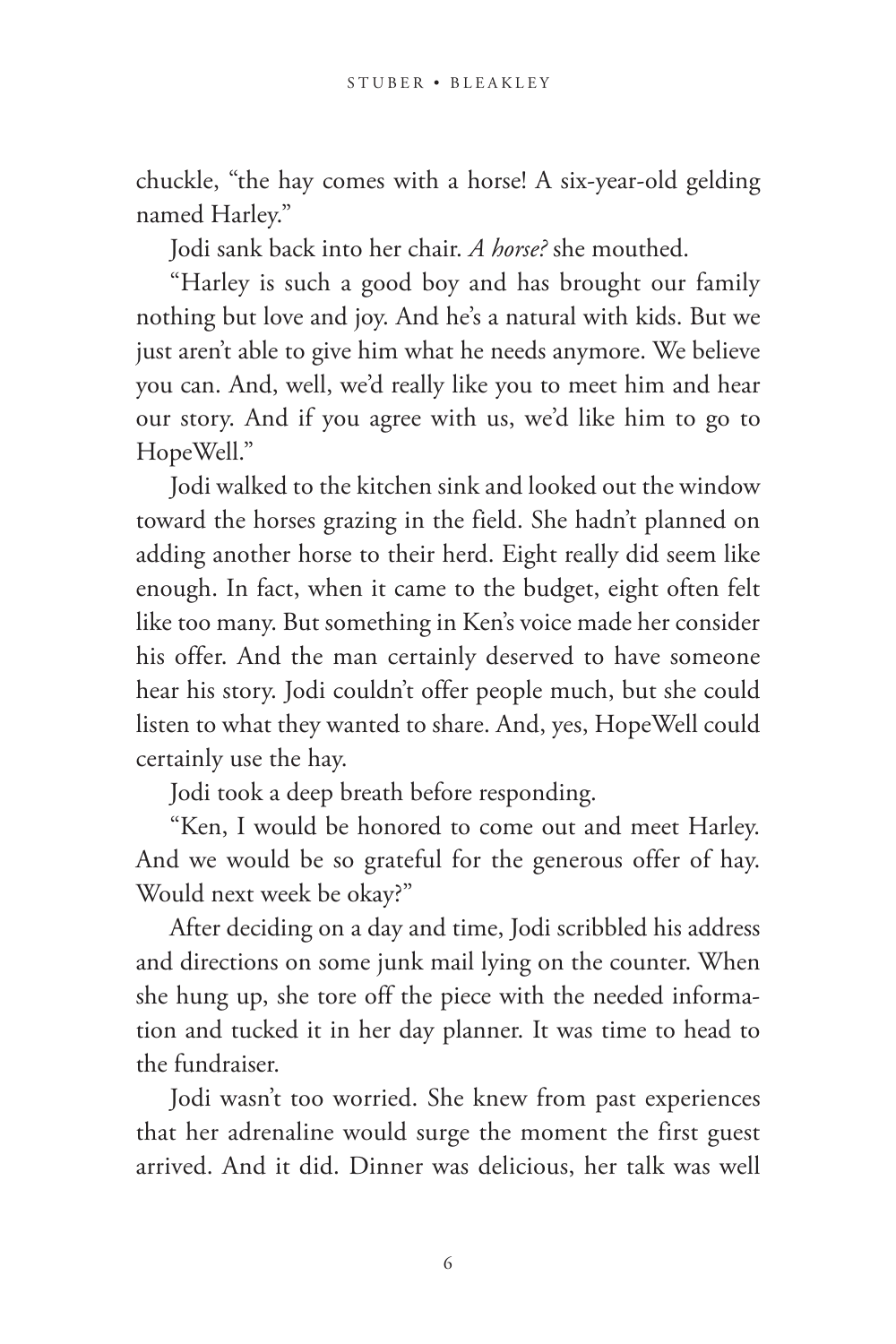received, and the live auction was as entertaining as it was profitable. They certainly didn't raise a huge surplus of funds, but they raised enough to meet HopeWell's day-to-day needs for the next year.

Now, as Jodi sat parked outside of Ken and Sue's house, she shook off all thoughts of last week and pulled the key from the ignition. It was time to focus on the task at hand. Yet, she couldn't help but wonder if they had raised enough money during the fundraiser to add another horse to the herd. The hay she had passed driving in would go a long way toward feeding the herd, but another horse would mean increased veterinarian and farrier bills, as well as extra time training a new horse to work with the kids and adults they served.

Jodi tucked her sunglasses and the scrap of paper safely into the side pocket of her purse and grabbed some pamphlets about HopeWell from the glove box. As she got out of the van, something to the right of the house caught her attention. A deer—a small doe-was standing perfectly still, her head raised, her gaze fixed on something off in the distance. Jodi was surprised to find a deer standing so close to a house in the middle of the day.

"What are you doing out here, little one?" she asked taking a few tentative steps toward the doe. "Are you okay?"

Suddenly, a twig snapped under Jodi's foot. She jumped, but the doe didn't move—not even a twitch. Jodi squinted against the late afternoon sun . . . then laughed out loud.

"You're not real, are you?" she said, chuckling and shaking her head. "Leave it to me to be concerned over a plastic deer!"

Jodi walked up three steps to the porch, but before she could knock, the door opened.

"Well, you must be Jodi."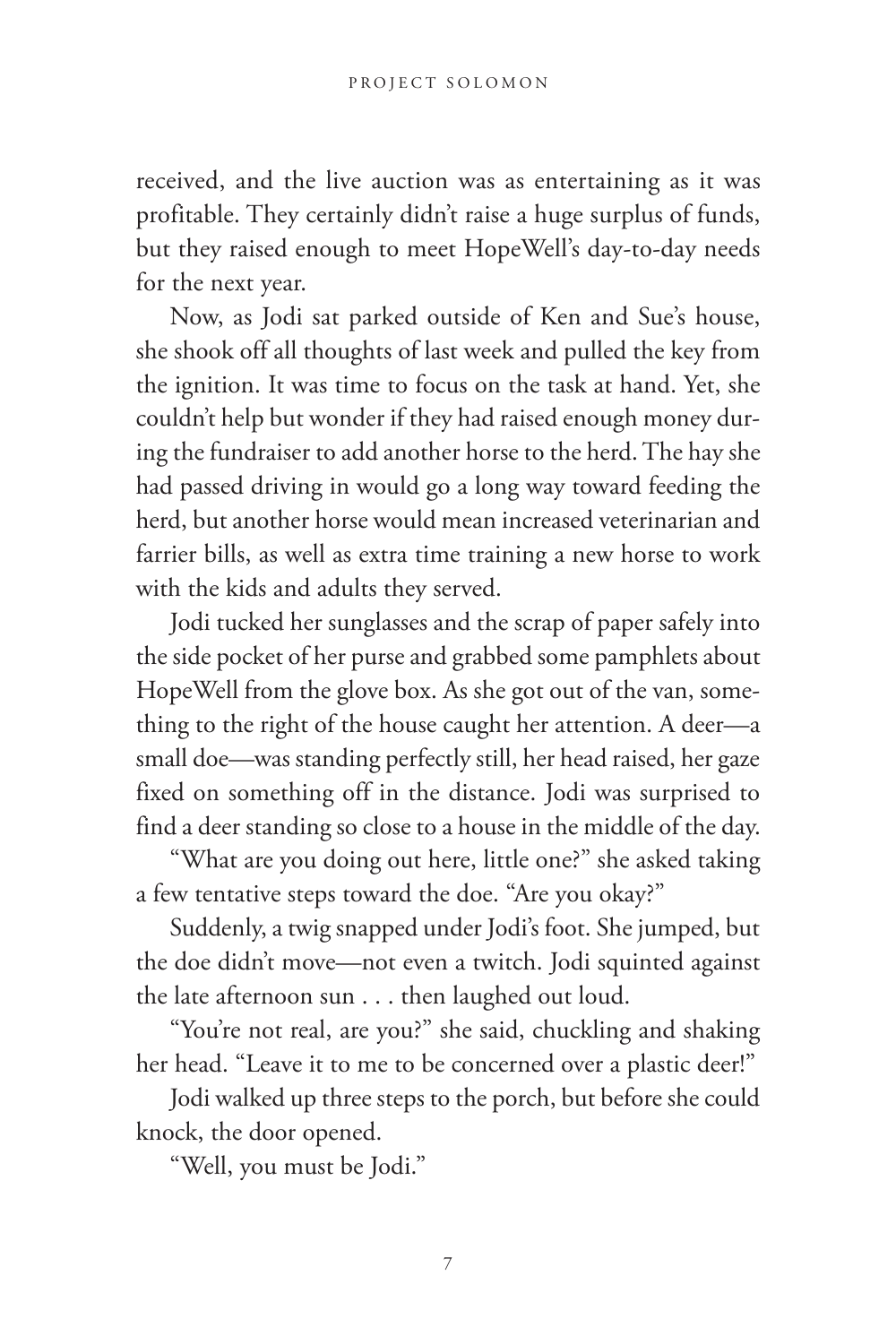"And you must be Ken and Sue," she replied, nodding her head at the woman standing just behind Ken.

"Guilty as charged," the couple said, welcoming her inside. Ken and Sue appeared to be in their mid- to late-forties—not much older than she and Ty. Sue led the way to the dining room where she had set out tea and fresh baked cookies. The three of them engaged in easy conversation—discussing the impending cold front and lamenting the end of the mild temperatures. As they finished their tea, the conversation turned to horses.

Horses were one of Jodi's favorite subjects and had been since the age of five when she begged her parents for a white pony. She promised to keep the pony in her bedroom and feed it hamburgers and cookies. Thirty-five years later, she had gotten her pony, and several horses too. Thankfully in that time, she had learned that horses fare much better in open, outdoor spaces and get more nourishment from hay and grain.

"So tell me a little about Harley," Jodi said, sensing the couple's eagerness to share their story with her.

Ken and Sue's faces lit up. Their affection for Harley was obvious. Then she remembered what Ken had said to her on the phone. "You can give Harley something we can't." *What could that be?*

"Our boy is lonely," Sue began, answering Jodi's unspoken question. "For years we had three horses, our three musketeers. They were the best of friends. Even though health problems prevented Ken and me from doing much riding, the horses brought us a lot of happiness. We loved watching them in the field and taking care of them. But two years ago, we lost our oldest gelding; then last year we lost our mare. Harley was left all by himself, and the poor boy is terribly lonesome."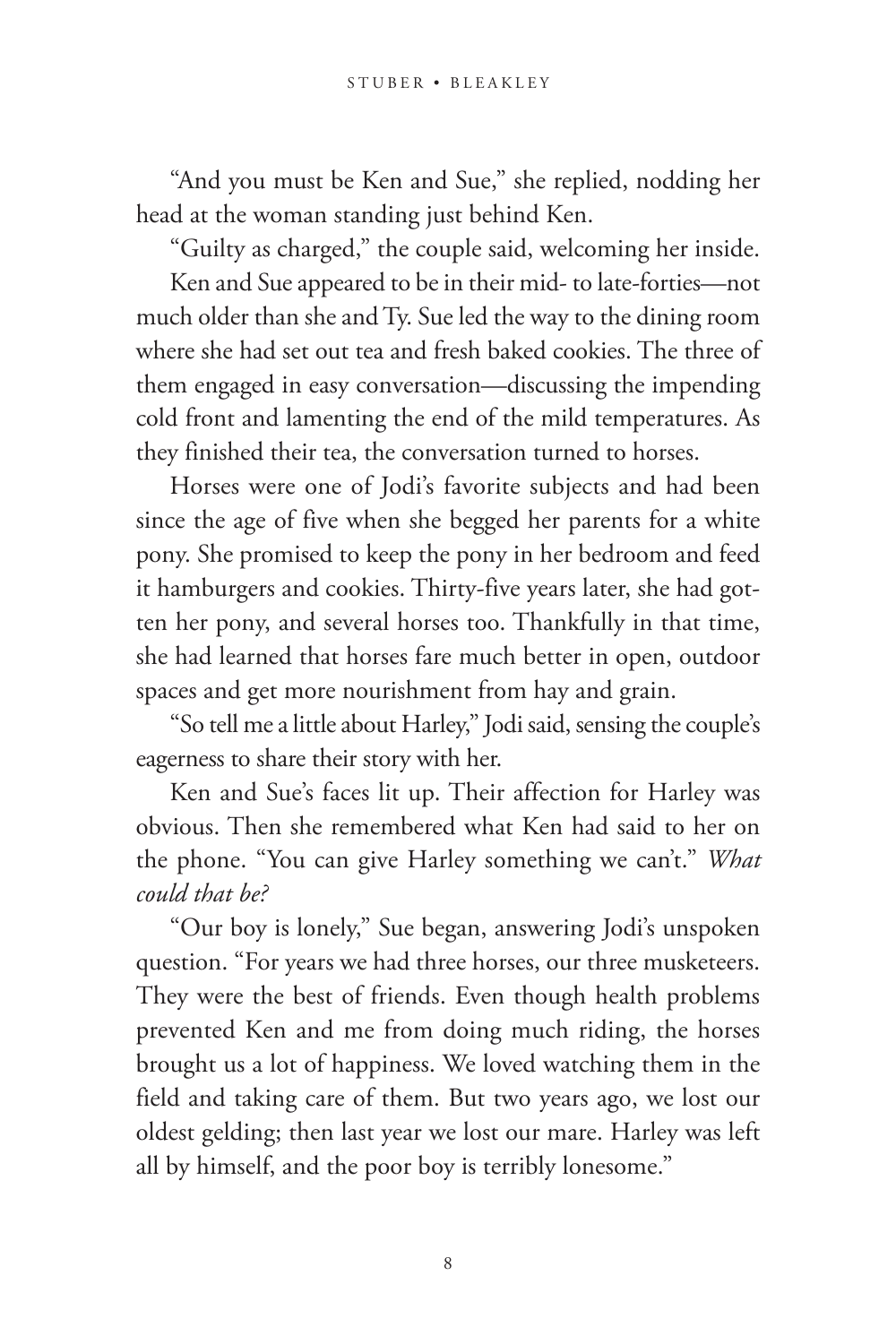*Lonesome.* Jodi's throat tightened when Sue said the word. A familiar emptiness settled around her like a well-worn shawl.

"I am so very sorry for your loss."

Sue nodded. "Thank you. It's been hard for us and Harley."

"A couple of months ago I came home from work to find Harley standing just as content as could be beside that plastic deer in the front yard," Ken said. "He had broken out of the pasture. I guess he figured a plastic friend was better than no friend at all."

Jodi didn't know whether to laugh or cry. The image of a large horse standing beside a small plastic deer was as funny as it was heartbreaking.

"After Harley broke out the fourth time, we knew he deserved better." Ken took his wife's hand. "But we just can't afford to take on more horses."

"I was talking to a friend about our situation, and she mentioned your farm," Sue explained. "She said you are helping families cope with some heavy issues by letting them work with your horses. We think Harley would be a good fit for your ranch. And I just love the name—HopeWell. It just feels right, you know?"

"I know exactly what you mean," Jodi said. The ranch had become a well of hope for her and so many others. "Is it okay for me to meet Harley?"

Ken's jovial expression returned as he stood.

The three of them walked behind the house where a beautiful chestnut quarter horse was standing in the middle of a field.

"Come on over here, Harley boy," Ken called out.

Harley's head popped up, and his ears flicked up in attention. He walked directly to Ken at the fence line and greeted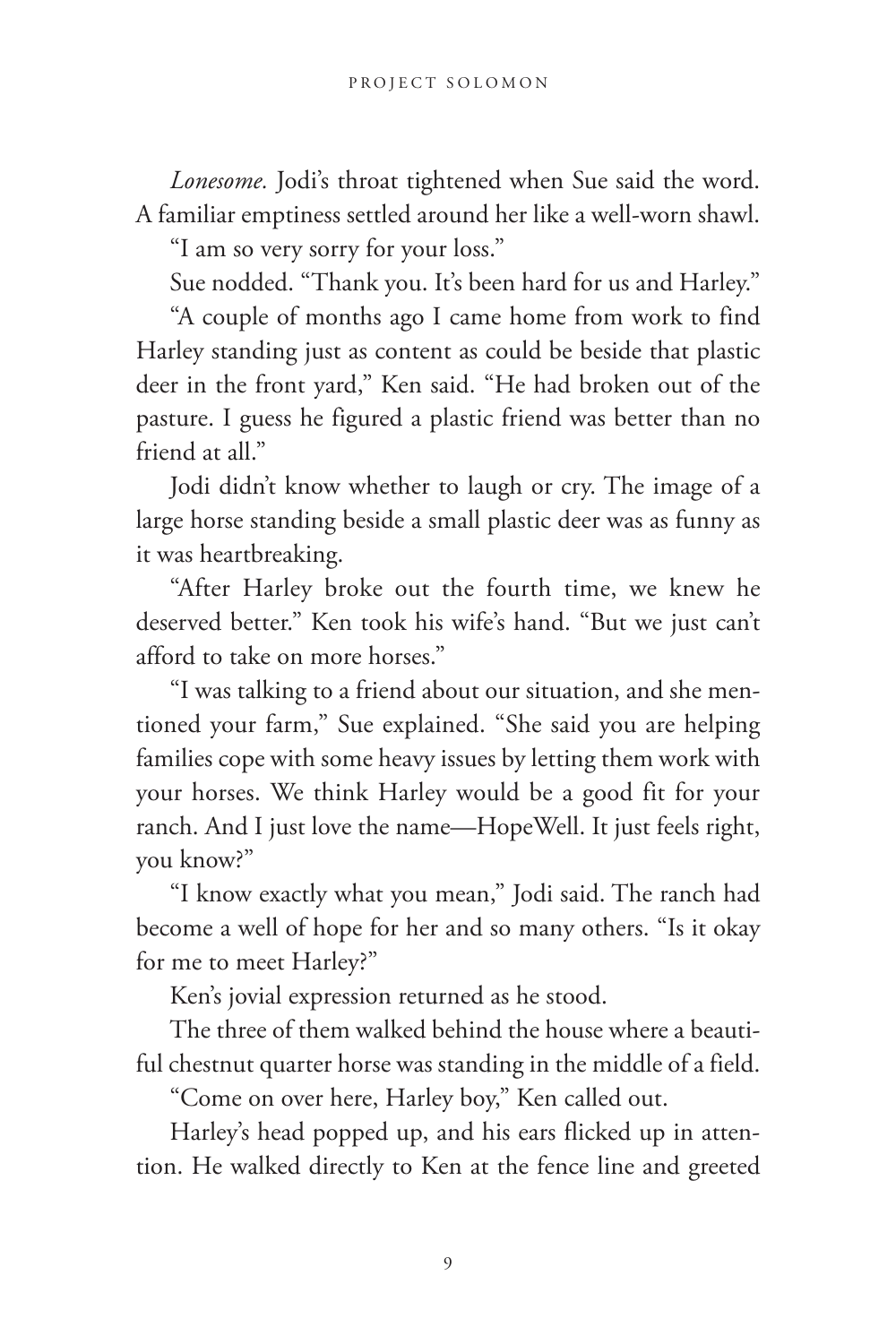him. Ken leaned his head against Harley's muzzle. The scene felt so private that Jodi momentarily looked away. Then Harley started frisking Sue for treats. His fuzzy gray lips rooted around the woman's shoulders, then he stretched his head over the fence and began inspecting her pockets.

"Okay, okay," Sue laughed. "I surrender." She pulled a treat out of her back pocket and offered it to Harley, who eagerly accepted her offering.

Jodi stood several feet away from the fence to observe Harley interacting with his owners. Ty would be arriving soon with Ryan, their farrier and horse trainer, and Aimee, a HopeWell volunteer and veterinarian student. Jodi had asked the three of them to help assess the horse. Something deep inside of Jodi told her that Harley would be joining their herd, but she needed to consult the team.

Ken cleared his throat.

"I've always felt Harley was a special boy," he said, absently stroking his horse. "But a few months ago, I discovered just how special he is."

"What happened?"

"Our daughter brought the kids over for a visit. After lunch the kids went outside to play hide-and-seek. Colin, our fiveyear-old grandson, decided he was going to find a good hiding spot. He definitely did. After a while, his brother asked us to help find Colin. Sue suggested I check the barn and Harley's run-in shelter, but I couldn't imagine the boy would have gone out there. He's such a little thing, you know?"

Jodi could see Ken was reliving the moment.

"While the rest of the family spread out around the yard, I went to the barn. The door was shut tight, and it was pretty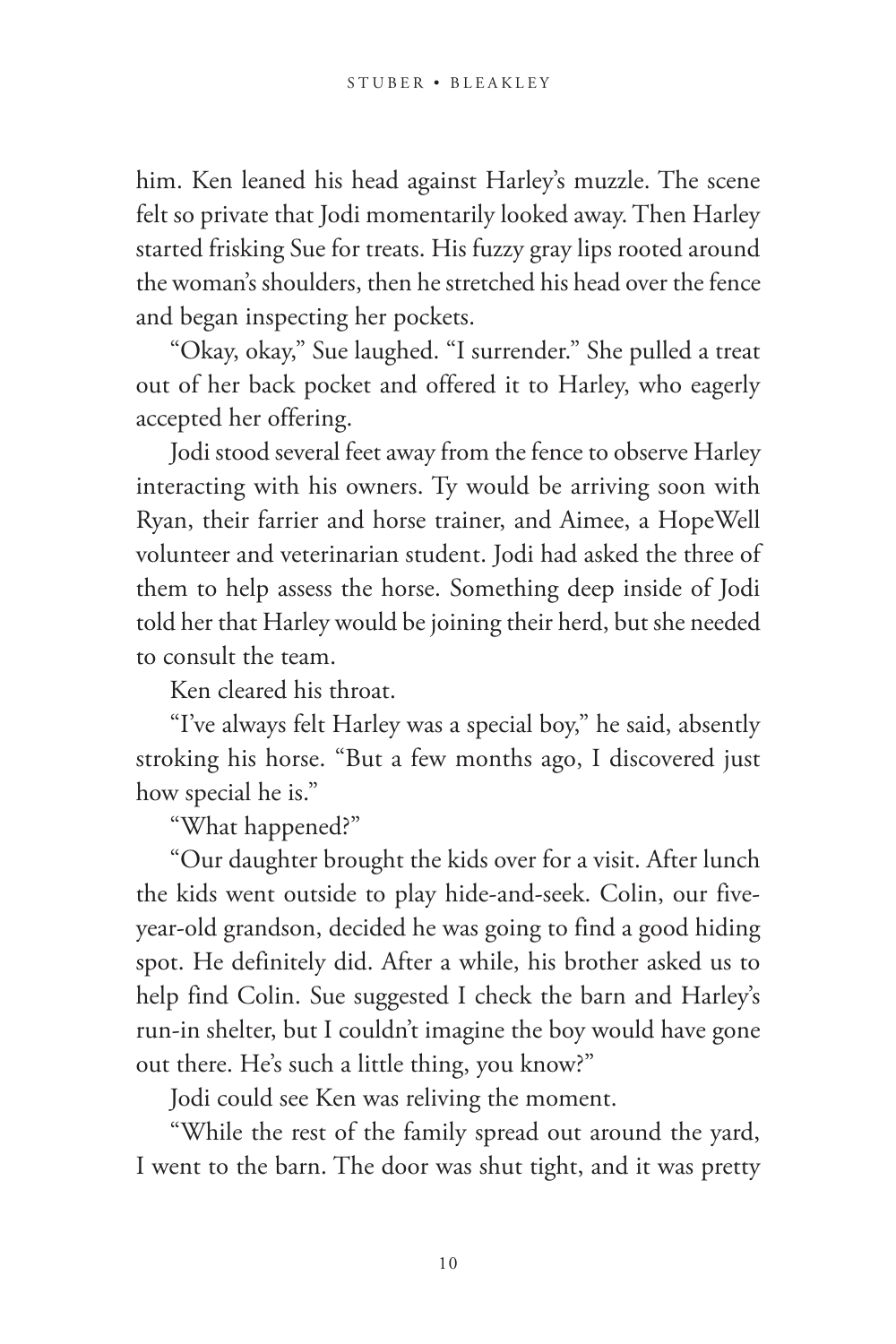dark in there. I called Colin's name, but he didn't answer. So I went to Harley's run-in shelter. Harley was inside resting, but as I got closer, I noticed something else—something that stopped me in my tracks. Colin was sitting without a care in the world under Harley!"

Jodi couldn't imagine finding a child sitting underneath a thousand- pound horse. Even though her own children were teenagers, she still drilled a fearful respect of horses into them.

"What did you do?" she asked, her words just above a whisper.

Ken chuckled. "I fought every instinct I had to shout out for the boy. I casually walked up to Harley and quietly asked Colin what he was doing.

"'I'm hiding, Grandpa,' he said. I told him that Harley is not a hiding spot; he is a big horse with heavy feet, and he might accidentally step on him."

"What did Colin do?" Jodi asked.

"He looked at Harley, then at me, and said, 'No, he won't, Grandpa. Harley is careful.'"

Jodi couldn't help but laugh.

"Well, good ol' Harley never moved. Not an inch. Not a muscle. He just stood as still as can be. Not the least bit bothered by the visitor beneath his belly." Ken rubbed Harley's chin.

"So how did you get Colin to move?"

"I did the only reasonable thing a man could do in that situation. I bribed my grandson with ice cream. Worked like a charm too."

"That would have worked for me too."

Jodi studied Harley's current stance and expression. One back hoof was cocked, his lips were relaxed, and his ears were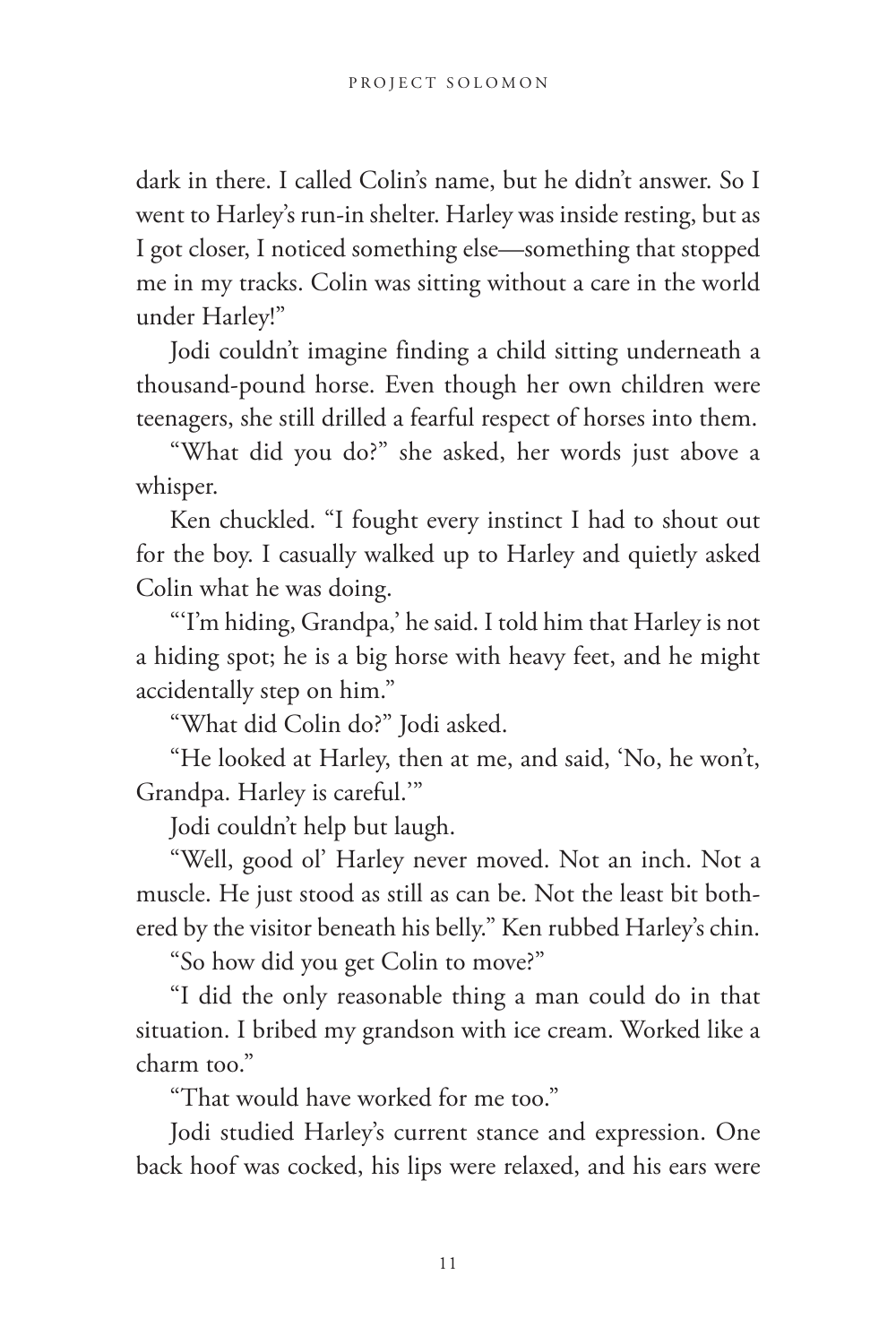turned to the sides. He was the picture of a contented, peaceful horse. *A gentle giant.*

Ken and Sue described other instances of Harley with their grandchildren. "He has never reacted with anything other than patience and gentleness," Ken said.

"Are you sure you don't want to keep Harley for them?" Jodi asked.

"No, he's just so lonely for a herd," Sue explained. "And our grandkids aren't able to visit us that often. We would love to keep Harley, but we want him to have a good life."

Ken nodded in agreement.

Jodi heard car doors close in the distance. Her team must have arrived. Ken put his hand up.

"Sue and I can meet your team and bring them over here. Why don't you get to know Harley for a bit?"

"I think that sounds like a wonderful idea."

As the couple walked away, Jodi approached Harley. She stopped a foot from the fence. Harley flicked an ear in her direction as he pulled at a clump of grass. Jodi kept her hands at her sides and her posture relaxed. She wanted to make it clear to Harley that she was not a threat.

"Hello, Harley," she said softly. "I'm Jodi."

Harley raised his head, his dark eyes focused on Jodi.

"I sure am glad to meet you," she whispered.

Harley took three steps forward, his lips moving as if chewing an invisible wad of gum. He and Jodi observed each other across the fence. Jodi longed to reach her hand out and run it down the length of the thin white stripe on his muzzle. But she wouldn't rush him. She would let Harley make the first move.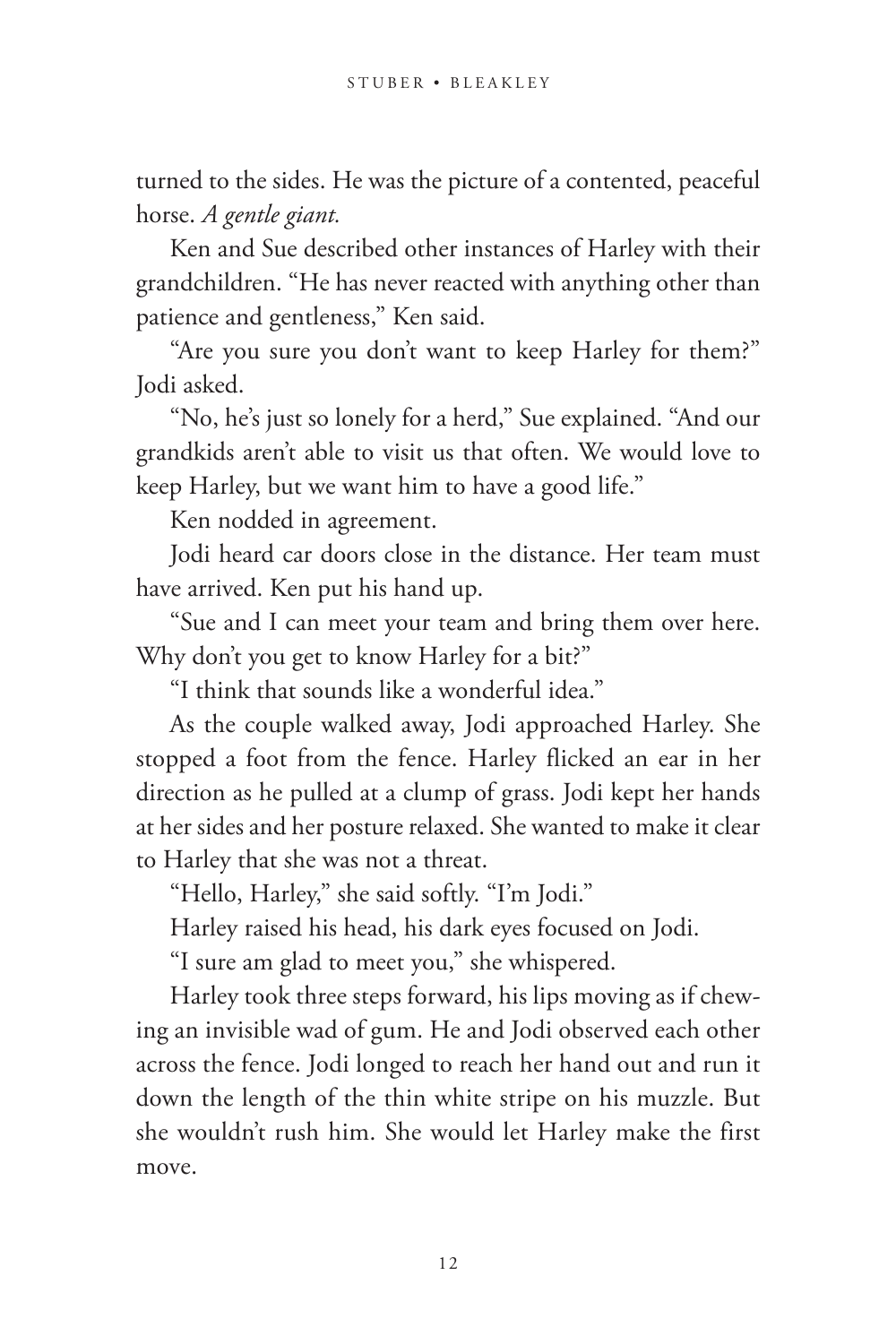"I hear you've been a bit lonely out here. Your deer friend isn't such great company, huh?" Jodi kept her voice upbeat and soft. Harley's ears flicked in response to her words. "It's hard to be lonely isn't it, Harley? It's hard to miss someone who should be here."

Jodi's words trailed off. She closed her eyes and took a deep breath. *Focus, Jodi*, she commanded herself. *Be present.*

A loud equine exhale startled her from her thoughts.

Harley's face was inches from hers. The coarse hair from his chin tickled her cheek. A moment later, the large horse rested his chin on Jodi's shoulder and exhaled again. She turned her face and breathed out in return—greeting him as another horse would. Jodi slowly reached up and gently rested her right hand on Harley's neck. She could see her reflection in Harley's left eye. "Sweet one, you are not going to be lonely anymore."

The two stood together, inhaling and exhaling.

"Well, it appears our presence here might be a bit irrelevant," Jodi heard Ty say. "I can't leave you alone for a second without a handsome stud finding you!"

"He's a gelding," Jodi corrected, trying not to disturb Harley.

"You can admit it. You have a weakness for the tall, dark, and handsome type—as long as they have four legs and a tail, that is," Ty said, with a laugh.

"Well, guys," she said, turning her attention to the human herd, "it looks like it's time to introduce you to the newest addition to HopeWell. I mean, of course, if you all agree," she amended, sheepishly.

"Let's check this boy out," Ryan said, climbing though the fence rails.

Jodi and Aimee jokingly rolled their eyes as they entered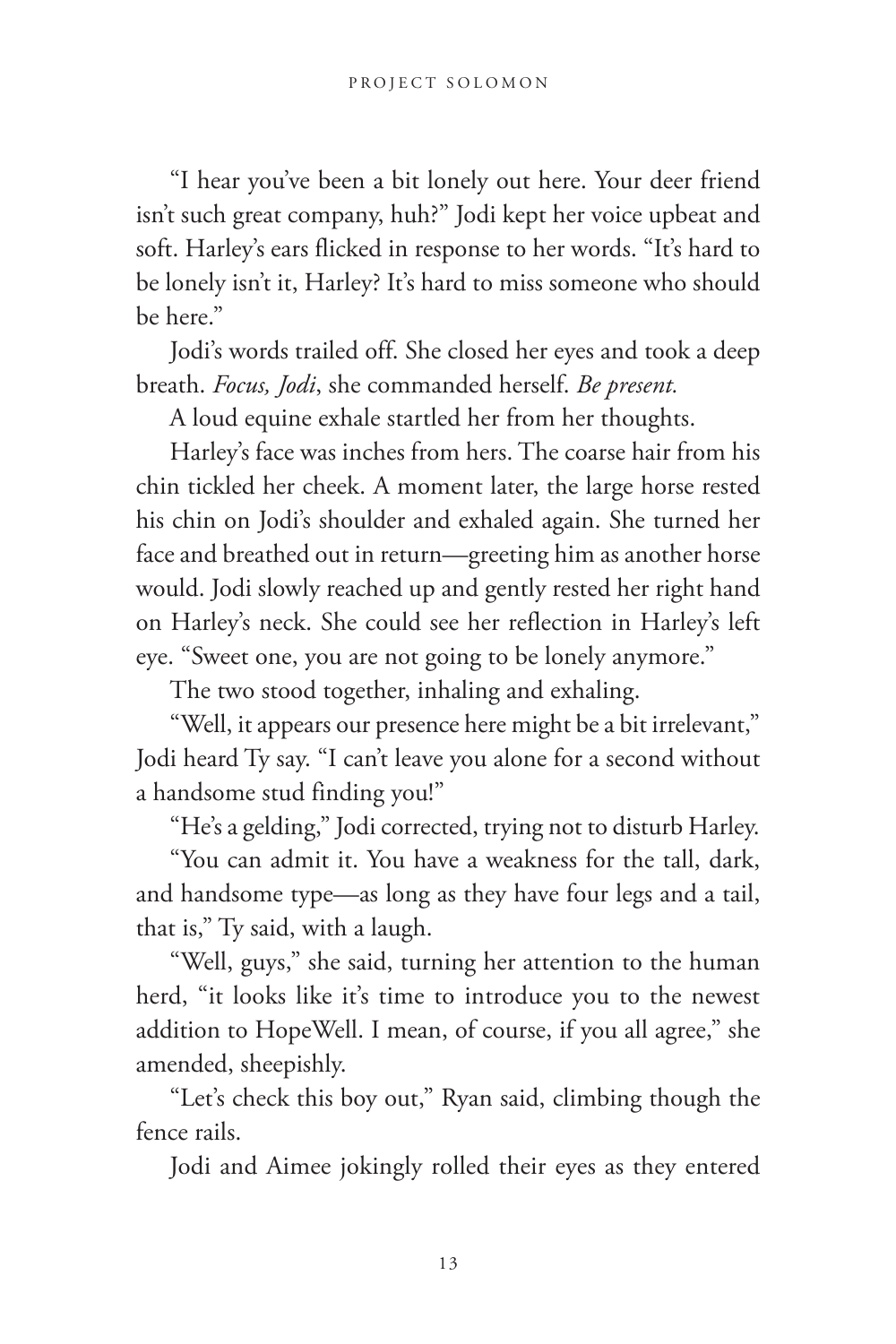through the gate. Ken retrieved Harley's tack from the nearby barn. The horse stood perfectly still as Ryan saddled him and mounted. It was clear that Harley had no problem with a rider. Ryan asked Harley to back up, to go forward, and to walk. The horse responded to each request. As Ryan put Harley through his paces, Aimee observed his gait and temperament. Then Ryan dismounted and took off Harley's saddle so Aimee could examine the horse's skin, hooves, and teeth. When she was done, she gave Jodi a thumbs-up.

"He looks to be a healthy, compliant gelding," Aimee declared.

Ken and Sue beamed like proud parents. Yet behind their smiles Jodi could sense an ache. She imagined it would feel a lot like finding out your child had been accepted to a faraway college. It was the beginning of an exciting new chapter of life, but also the end of a chapter you have loved. Jodi's heart swelled with gratitude and appreciation, and she made a mental note to send them periodic updates about Harley.

Harley.

It was such a good name, and yet Jodi liked to give each of the HopeWell horses a new name as they embarked on a new life.

While Ryan and Aimee put the tack away, and Ty made arrangements with Ken and Sue for transporting the horse, Jodi stood quietly with Harley. He lowered his head and ripped several tall blades of grass from the ground, with one blade clinging to his bottom lip. His eyes flitted to hers.

"You have very wise eyes," she whispered.

The horse took two steps toward Jodi.

"And the way you instinctively knew what to do when little